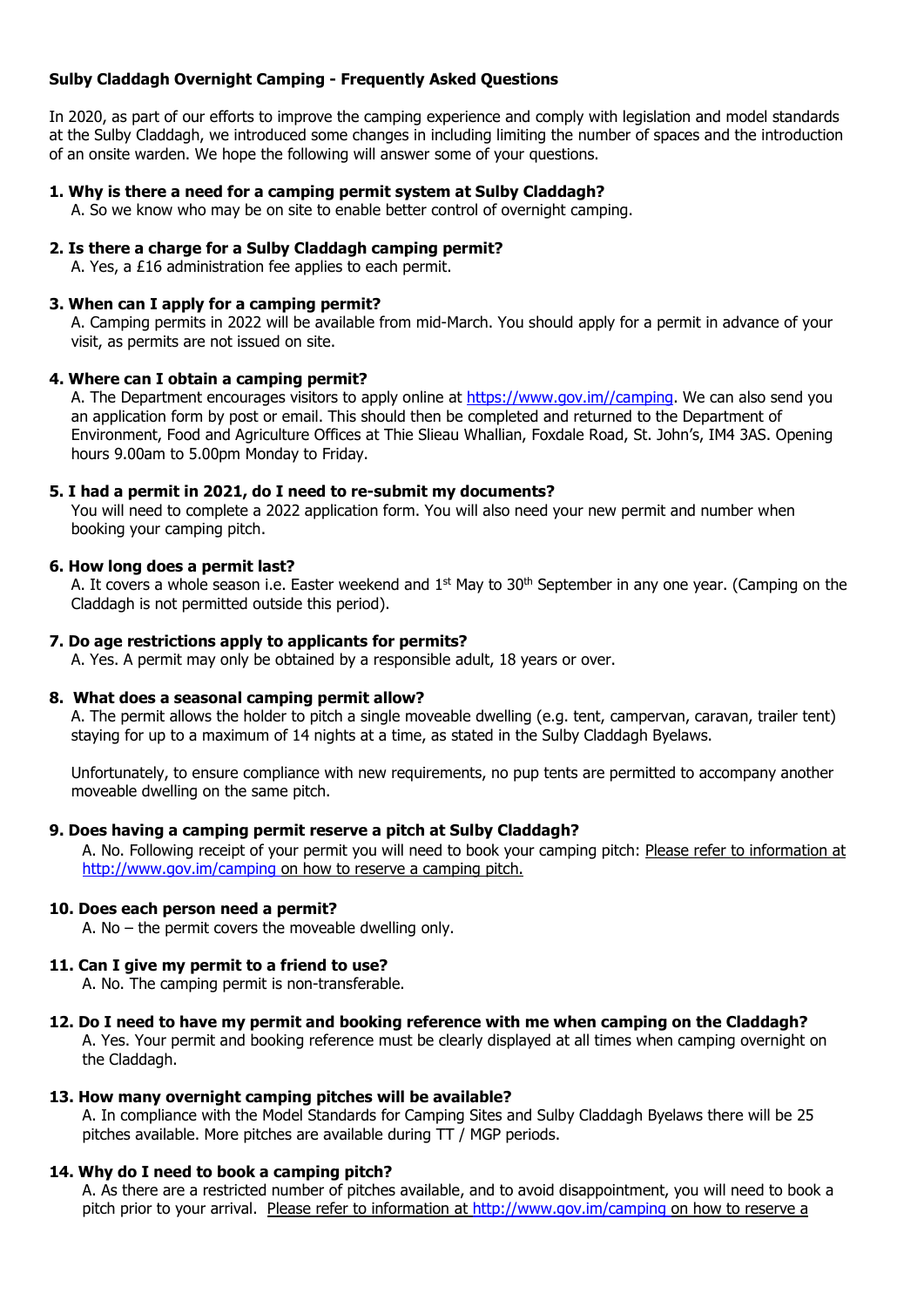camping pitch. You will require your valid camping permit and both Permit and Booking Reference will be required for presentation to the 'Campsite Warden' on arrival.

### **15. How many camping units are allowed per pitch?**

A. To adhere to safe distances between units and in compliance with Fire Safety Guidance, Model Standards for Campsites and Sulby Claddagh Byelaws, only one moveable dwelling is permitted per pitch.

### **16. What happens if I do not attend and I do not cancel my booking?**

A. The Department reserves the right to reallocate the pitch; however the new online booking system will allow amendments to be made to any reservations.

## **17. Do I need a camping permit to enjoy daytime recreation on the Claddagh?**

A. Sulby Claddagh is a general recreation site that is enjoyed by many visitors throughout the day. All visitors are required to comply with the Sulby Claddagh Byelaws. No permit is required if you do not intend camping overnight.

## **18. Does the camping permit system apply to visitors to the Island?**

A. Yes. Camping permits are required by all visitors camping overnight at the Claddagh.

## **19. Does the permit system replace the Sulby Claddagh Byelaws?**

A. No. All Sulby Claddagh Byelaws still apply.

### **20. Is there a Warden or Campsite attendant?**

A. To ensure everyone has a safe and enjoyable stay and to comply with model camping standards and relevant legislation there will be a warden provided. Although on occasions this may not be 24hrs per day.

### **21. What do I do on arrival?**

A. Ensure you have your 'camping permit' AND 'pitch booking reference' report to the onsite Warden, who will welcome you and direct you to your pitch.

### **22. Is there a check-in and out time?**

A. Yes, there will be a checking in and out time;

• Check-in no earlier than 12 noon and check-out no later than 11am on the day of your departure.

## **23. Who is responsible for checking the permits?**

A. Any responsible official nominated by the Department, contracted wardens, police officers, etc**.** 

## **24. Can I leave my camping unit unoccupied overnight?**

A. No, all camping units must be occupied – your camping permit may be revoked if you leave your unit unoccupied overnight.

#### **25. Can I light a fire or have a barbecue?**

A. Lighting or keeping a fire burning is prohibited on the Sulby Claddagh. Open fires, including fire pits and chimneas are not permitted.

It is permitted to use a charcoal barbecue, hydrocarbon liquid or gas in a cooking appliance provided this does not cause burning, scorching or damage to the ground, picnic tables, surrounding area or any flora.

### **26. If I buy a permit but do not use the Claddagh for camping during the 2022 season, can I get a refund?**

A. Yes, a refund is permitted if you have not used the site for any overnight camping. Your permit number will be cross-referenced with the onsite record. Contact the Department to enquire on a permit refund. The Department requires that any applications for a refund are made within 16 weeks of the site closing.

#### **27. When will the toilet facilities be open for use?**

A. The built toilet facilities will be closed and unavailable for use during 2022. However, suitable temporary toilets will be provided throughout the season. Facilities will be available for use from the 15<sup>th</sup> April to 30<sup>th</sup> September.

#### **28. How do I book a pitch?**

A. An online pitch booking system will be made available early April (and in time for Easter). This system will allow you to make a pitch booking and cancel/amend existing bookings. Please note you will not be able to